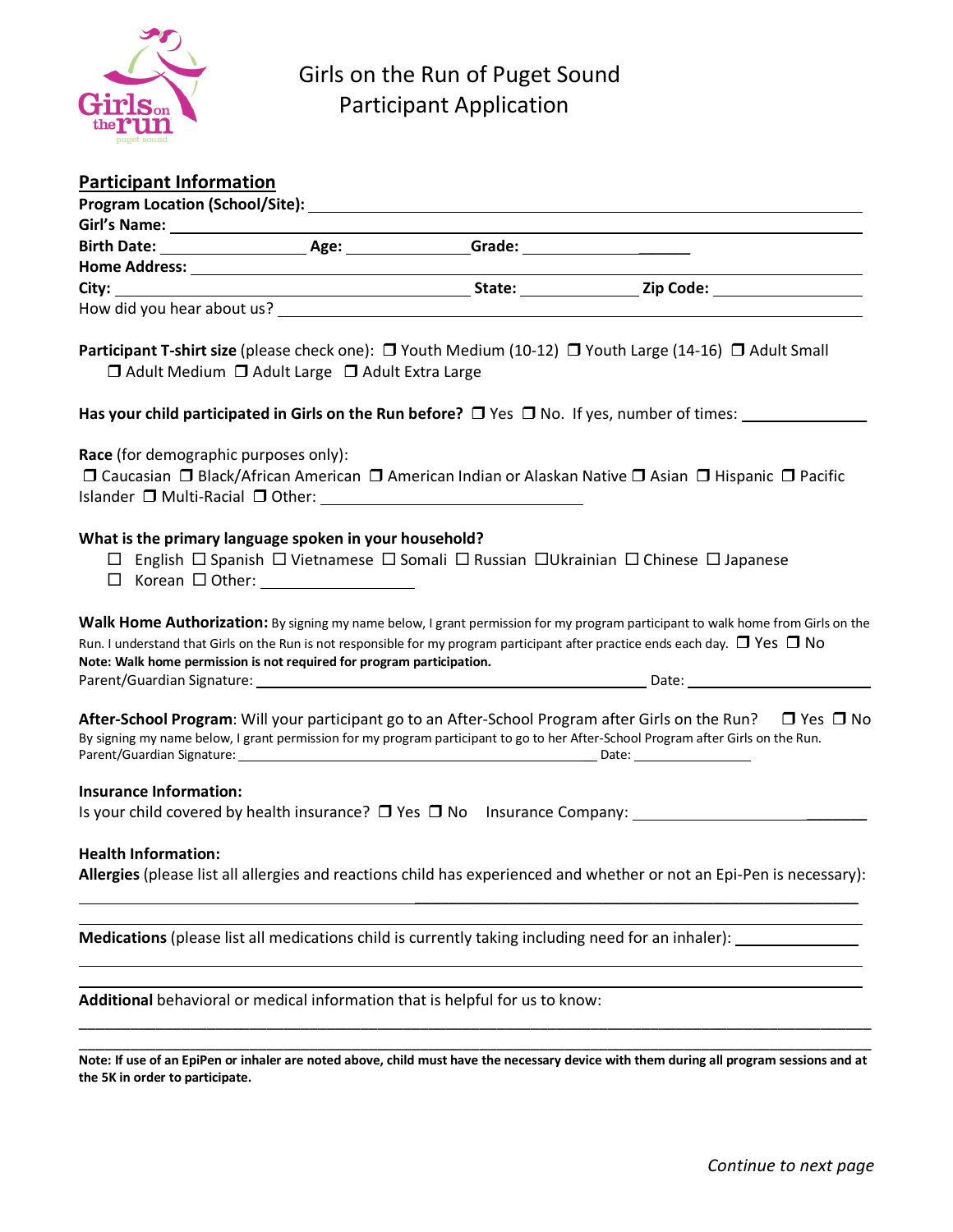

# **Parent/Guardian Information**

| Communication preference: $\Box$ Phone Call $\Box$ Text $\Box$ Email                                           |  |
|----------------------------------------------------------------------------------------------------------------|--|
|                                                                                                                |  |
|                                                                                                                |  |
| Communication preference: $\Box$ Phone Call $\Box$ Text $\Box$ Email                                           |  |
| Emergency Contacts: People listed below will be contacted after efforts to reach parent/guardians have failed. |  |
| 1. Emergency Contact Name: 1. Emergency Contact Name: 1. Emergency Contact Name: 1. Emergency Contact Name: 1. |  |
|                                                                                                                |  |
|                                                                                                                |  |
| Relation to Participant: Network and Security Alternate Phone: Network and Security Alternate Phone:           |  |
|                                                                                                                |  |

**Pick Up Authorization:** We care about the safety of our participants. For this reason, we ask that you list all individuals *besides* parent/guardians who are authorized to pick up your program participant from Girls on the Run. **Your program participant will only be released to people on this list.**

| Name: | Relationship. | 'hone |
|-------|---------------|-------|
| Name: | Relationshir  | Phone |

## **Program Fee**

**The cost of the 10-week Girls on the Run program is \$200**. To ensure the program is accessible to all girls, we offer financial aid based on a sliding scale. Girls on the Run believes a strong sense of ownership is developed when recipients of financial aid contribute toward their involvement. All applicants are asked to contribute a minimum fee of \$25.

Girls on the Run of Puget Sound will never turn any participant away based on inability to pay. If you require fee assistance beyond what our financial aid program offers, please contact Katie Glenn at Katie@girlsrun.org or call us at 206-528-2118.

Please refer to the sliding scale below to determine what is a comfortable contribution for your family.

| # of family members<br>in household | <b>Annual Income</b> |                     |                     |              |
|-------------------------------------|----------------------|---------------------|---------------------|--------------|
| 2                                   | $$0 - $34,000$       | \$34,001 - \$50,999 | $$51,000 - 67,999$  | $$68,000 +$  |
| 3                                   | $$0 - $38,000$       | \$38,001 - \$56,999 | \$57,000 - 75,999   | $$76,000 +$  |
| 4                                   | $$0 - $42,000$       | \$42,001 - \$62,999 | $$63,000 - 83,999$  | $$84,000 +$  |
| 5                                   | $$0 - $45,500$       | \$45,501 - \$68,499 | $$68,500 - 90,999$  | $$91,000 +$  |
| 6                                   | $$0 - $49,000$       | \$49,001 - \$73,499 | $$73,500 - 97,999$  | $$98,000 +$  |
| $\overline{7}$                      | $$0 - $52,000$       | \$52,001 - \$77,999 | $$78,000 - 103,999$ | $$104,000 +$ |
| 8                                   | $$0 - $55,500$       | \$55,501 - \$82,999 | $$83,000 - 109,999$ | $$111,000+$  |
| <b>Registration Fee</b>             | \$25                 | \$75                | \$145               | \$200        |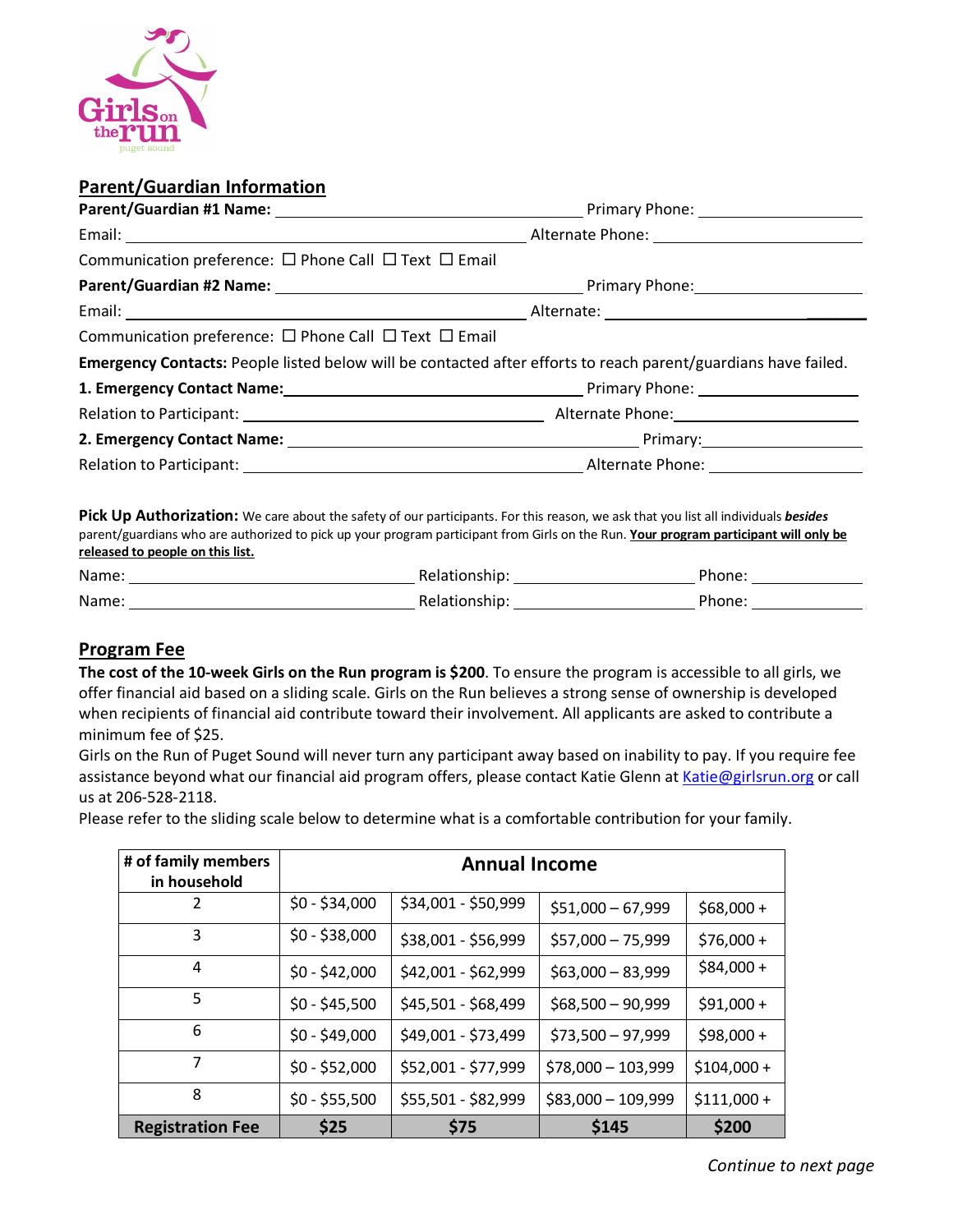

The fee includes *a GOTR t-shirt, 5K registration, a finisher medal, healthy snacks, a water bottle, a Grown-up Guide for Parents, and a lifetime of confidence!*

 $\square$  I am able to pay a registration fee in the amount of \$

 $\Box$  I am able to pay the minimum fee of \$25

 $\Box$  I would like to donate \$ to make Girls on the Run accessible for all girls.

**\*If you need further financial assistance, please contact us at 206-528-2118.**

# **Parent/Guardian Authorization:**

| Parent/Guardian Signature:           | Date: |
|--------------------------------------|-------|
| Parent/Guardian Name (please print): |       |

By signing above, I expressly agree that this consent is intended to be as broad and inclusive a release of liability as permitted by applicable law and that if any portion thereof is held invalid, it is agreed that the balance shall, notwithstanding, continue in full legal force and effect. I hereby warrant and represent that I am 18 years old or older; I have carefully read this consent and agree to its terms and conditions, that before signing this agreement I had the chance to ask questions; and I am aware that by signing this consent, I assume all risks and waive and release certain substantial rights that I and participant may have or possess against Girls on the Run. To the extent permitted by applicable law, I hereby irrevocably and unconditionally waive trial by jury in any legal action or proceeding related to this agreement. I have fully read the above permissions and releases, understand them, and I expressly agree to them. I hereby certify that there are no contraindications to the Participant's participation in the Girls on the Run program. I am the parent or legal guardian of the Participant, and this permission and release is binding on me and my executor, administrators and heirs.

**Program Waiver:** I am the parent or legal guardian of , a minor ("Participant"). I agree that the Participant may participate in the Girls on the Run program. The purpose of the program is to increase the Participant's activity/fitness level and self-esteem while at the same time teaching life skills that will be beneficial to the Participant as she enters middle school/adolescence. I understand that during the program, the Participant will be involved in outdoor physical activities. Physical reactions to exercise may include heat-related illness, abnormal heartbeats and blood pressure and, in rare instances, events such as heart attacks. While Girls on the Run takes all reasonable precautions, we can make no guarantees regarding these and other risks. Recognizing the risks of the program, and in consideration for allowing the Participant to participate in the program, I hereby release, discharge and agree to hold harmless, and to indemnify each Girls on the Run of Puget Sound and Girls on the Run International, their owners, directors, officers, contributors, sponsors, employees, contractors, agents and assigns against and from any causes of action, claims, demands, damages, costs, loss of services, expenses, compensation, all consequential damages and attorneys' fees (regardless whether pursuant to the laws of any county, state or country) claimed by, through or on behalf of me or the Participant related directly or indirectly to the program (including without limitation the 5k race), and specifically including any and all claims for personal injuries sustained while participating in program activities without regard to negligence or negligent conditions.

**Medical Release:** In addition, I hereby authorize Girls on the Run of Puget Sound, if after a reasonable attempt has been made to reach a parent, guardian or emergency contact to obtain consent, or if sound medical practice decrees that there is not time to make such an attempt, to consent to any x-ray examination, anesthetic, dental, medical or surgical diagnosis or treatment, and hospital care, to be rendered to the Participant under the general or special supervision and on the advice of any physician or surgeon who may treat the Participant. I agree to pay for any such treatment and to reimburse Girls on the Run of Puget Sound for all costs and expenses it may incur related to such treatment.

Girls on the Run 5k Waiver: I know that running a road race or participating in an organized walking event, regardless of the distance, includes an element of risk and is potentially hazardous. The Participant should not enter and participate in the Girls on the Run 5k (hereinafter "this event") unless the Participant is medically able and properly trained. I agree to abide by any decision of an event official relative to the Participant's ability to complete this event safely, and I further agree that event officials may authorize necessary emergency treatment for the Participant. I also understand that, although adult supervision will be provided, both vehicle traffic and spectators may be present along the course, and the Participant assumes the risk of participating under such conditions. I further assume any and all other risks associated with participating in this event for the Participant including, but not limited to, illness, traveling to and from the event, falls, contact with spectators or other participants, the effects of the weather (including temperature extremes and humidity), and the surface condition of the roads and sidewalks, all such risks being understood and appreciated by me and the Participant. Having read this waiver and knowing these facts, and in consideration of the acceptance of my entry, I hereby for myself, my heirs, executors, administrators, or anyone else who might claim on my behalf, covenant not to sue, and waive, release, and discharge all subsidiaries, affiliates, assigns, representatives, and successors of the foregoing: Girls on the Run of Puget Sound, Inc., and the City of Seattle, event officials, volunteers, and any and all other sponsors, suppliers, agents, independent contractors, employees, and any other personnel in any way assisting or connected with this event from any and all claim or liability on the part of the persons or parties named in this waiver arising out of my participation in this event. I also understand and agree that any sponsor may subsequently